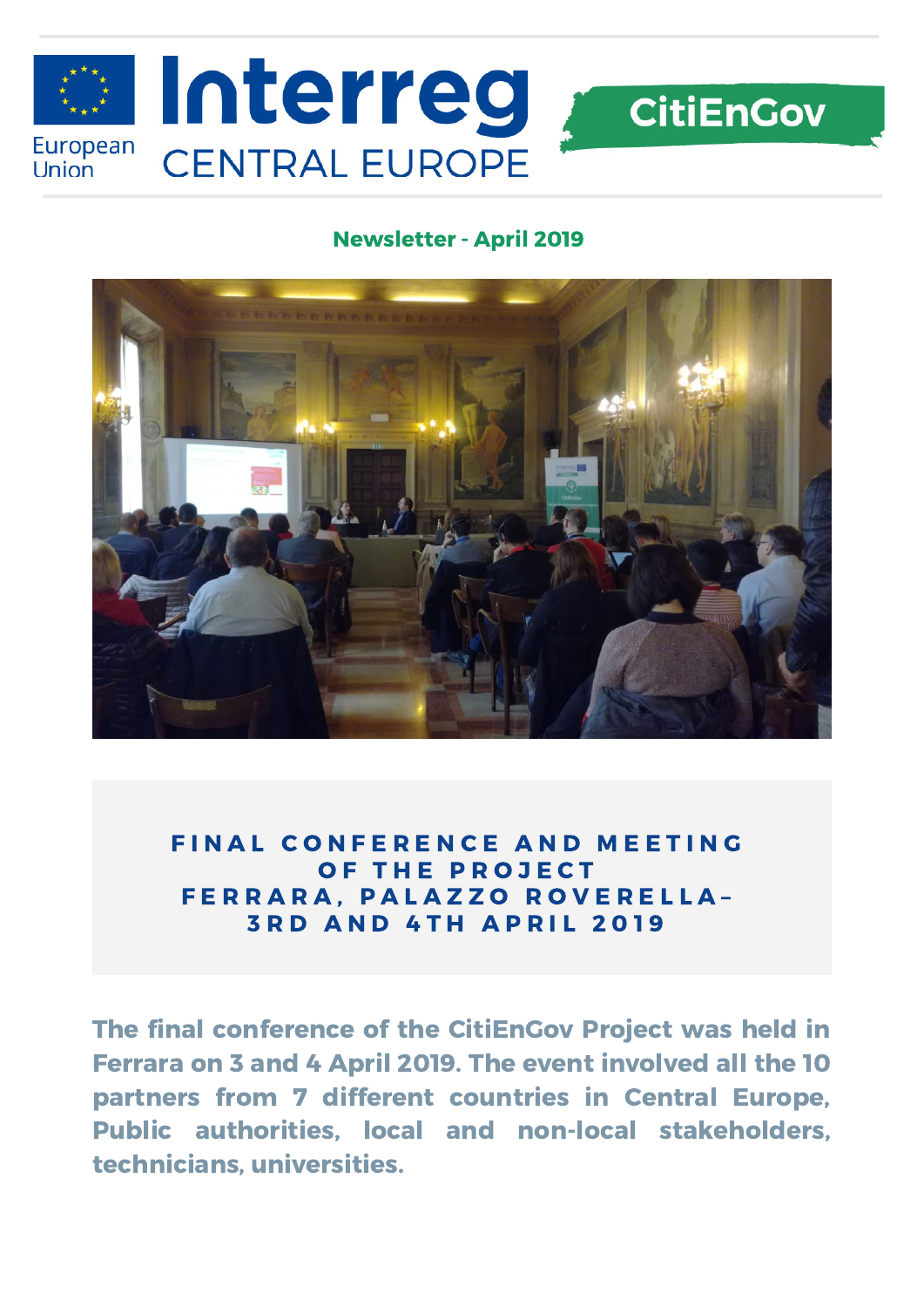The final conference was focused on 4 key moments:

Focus 1 - Energy data and buildings:

- Project results in the city of Ferrara; Programma Elise (European Location Interoperability Solution for e-Government); Tackling energy – related data interoperability from the CityGML Energy ADE point of view; market advantages in the application of rating systems in the construction supply chain; Energy Management in district heating in Bydgoszcz

Focus 2 - Public administration as urban and energy planner:

- Strategies and mission statement of Municipality of Weiz (Eco Incentive Programme); Smart City transition for Urban Planning in Bolzano and Trento; the impact of Climate Change: Vulnerability in Reggio Emilia; Adaptation and Mitigation planning at urban level in Central Veneto Cities; Smart City Dashboard to manage municipal big data; Geospatial Data & 3D Building Models to boost Energy Efficiency in Building

Focus 3 - Awareness raising on energy efficiency and use of renewable sources:

- Energy efficiency in SMEs; Low Carbon public building – targets and Challenges up to 2050; Research strategies towards technological development and integration; Performing Innovation (building capacities and raising awareness on energy efficiency: experiences from innovation performing)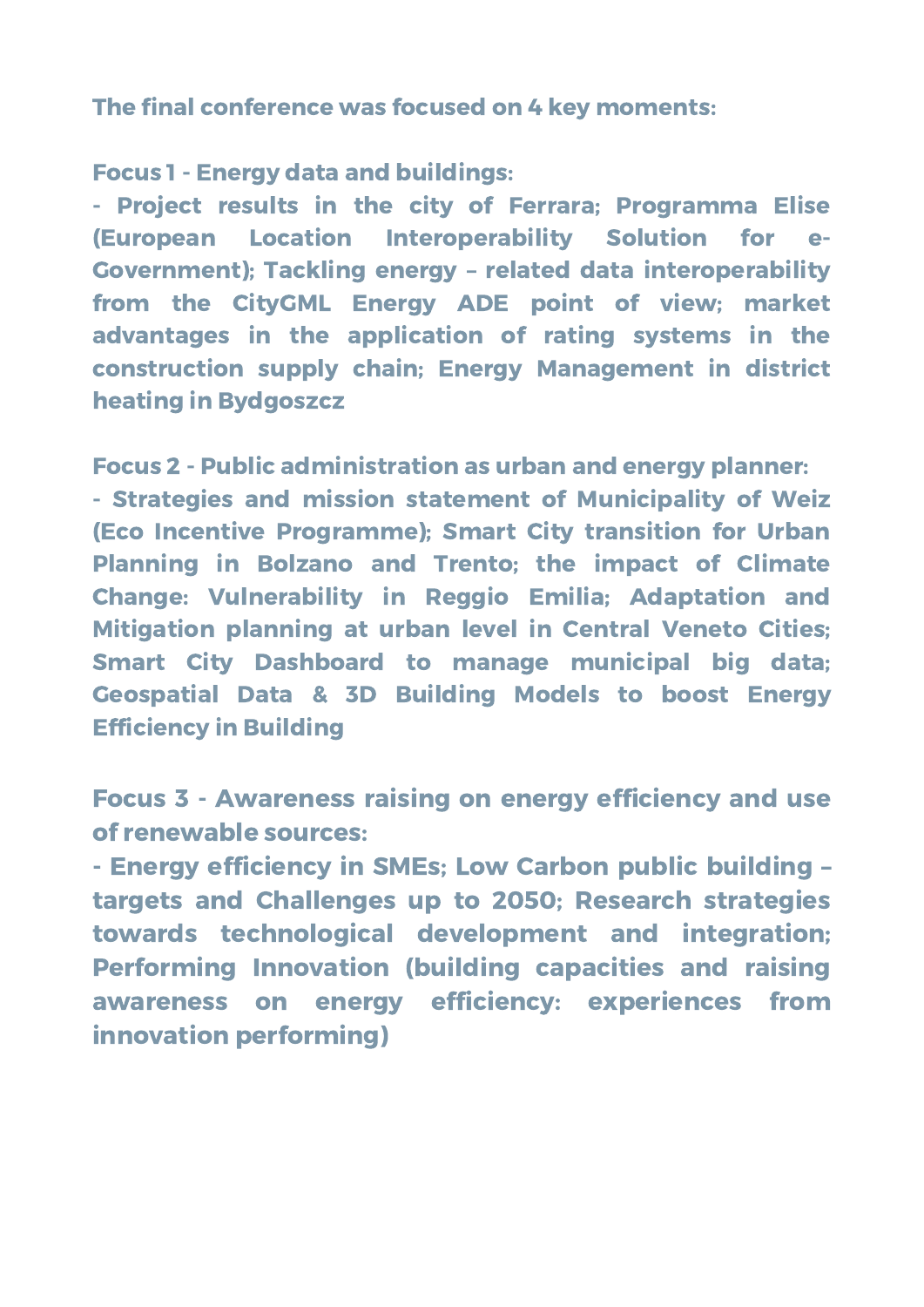Focus 4 - Sustainable public lighting systems and mobility solutions:

- Financial and technical Sustainability Aspect of Green public lighting in the city of Split; Expenriences of ESMARTcity project; Innovative Lighting Solutions and Financing according to AESS Modena; Implementation of Dynamic Lighting Pilot System in Town of Cakovec.



## OVERVIEW ON THE RESULTS

During the final meeting were also presented the results of the project in the 7 countries involved:

- 9 new Energy Units at local public administrations;
- online tools for energy data management in 4 languages;
- 5 study visits with a total of 110 participants;
- 8 new PAESCs;
- 9 new SEAPs:
- 9 energy plans;
- 3 pilot projects;
- 3 new service centers and one-stop shops for energy;
- a new public lighting system for the city of Split.